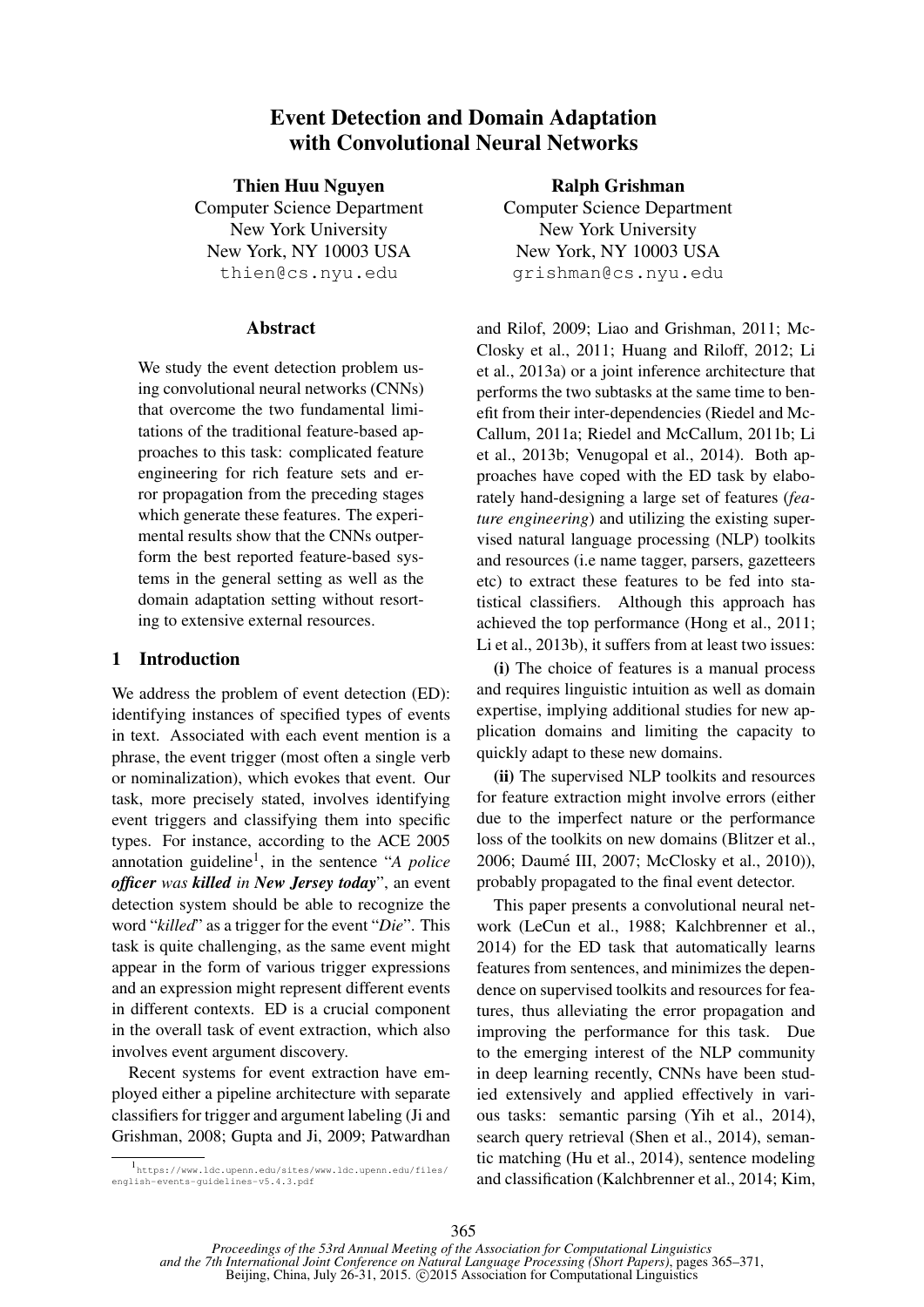

Figure 1: Convolutional Neural Network for Event Detection.

2014), name tagging and semantic role labeling (Collobert et al., 2011), relation classification and extraction (Zeng et al., 2014; Nguyen and Grishman, 2015). However, to the best of our knowledge, this is the first work on event detection via CNNs so far.

First, we evaluate CNNs for ED in the general setting and show that CNNs, though not requiring complicated feature engineering, can still outperform the state-of-the-art feature-based methods extensively relying on the other supervised modules and manual resources for features. Second, we investigate CNNs in a domain adaptation (DA) setting for ED. We demonstrate that CNNs significantly outperform the traditional featurebased methods with respect to generalization performance across domains due to: (i) their capacity to mitigate the error propagation from the preprocessing modules for features, and (ii) the use of word embeddings to induce a more general representation for trigger candidates. We believe that this is also the first research on domain adaptation using CNNs.

## 2 Model

We formalize the event detection problem as a multi-class classification problem. Given a sentence, for every token in that sentence, we want to predict if the current token is an event trigger: i.e, does it express some event in the pre-defined event set or not (Li et al., 2013b)? The current token along with its context in the sentence constitute an event trigger candidate or an example in multiclass classification terms. In order to prepare for the CNNs, we limit the context to a fixed window size by trimming longer sentences and padding shorter sentences with a special token when necessary. Let  $2w + 1$  be the fixed window size, and  $x = [x_{-w}, x_{-w+1}, \ldots, x_0, \ldots, x_{w-1}, x_w]$  be some trigger candidate where the current token is positioned in the middle of the window (token  $x_0$ ). Before entering the CNNs, each token  $x_i$  is transformed into a real-valued vector by looking up the following embedding tables to capture different characteristics of the token:

- Word Embedding Table (initialized by some pre-trained word embeddings): to capture the hidden semantic and syntactic properties of the tokens (Collobert and Weston, 2008; Turian et al., 2010).

- Position Embedding Table: to embed the relative distance  $i$  of the token  $x_i$  to the current token  $x_0$ . In practice, we initialize this table randomly.

- Entity Type Embedding Table: If we further know the entity mentions and their entity types<sup>2</sup> in the sentence, we can also capture this information for each token by looking up the entity type embedding table (initialized randomly) using the entity type associated with each token. We employ the BIO annotation scheme to assign entity type labels to each token in the trigger candidate

<sup>&</sup>lt;sup>2</sup>For convenience, when mentioning entities in this paper, we always include ACE timex and values.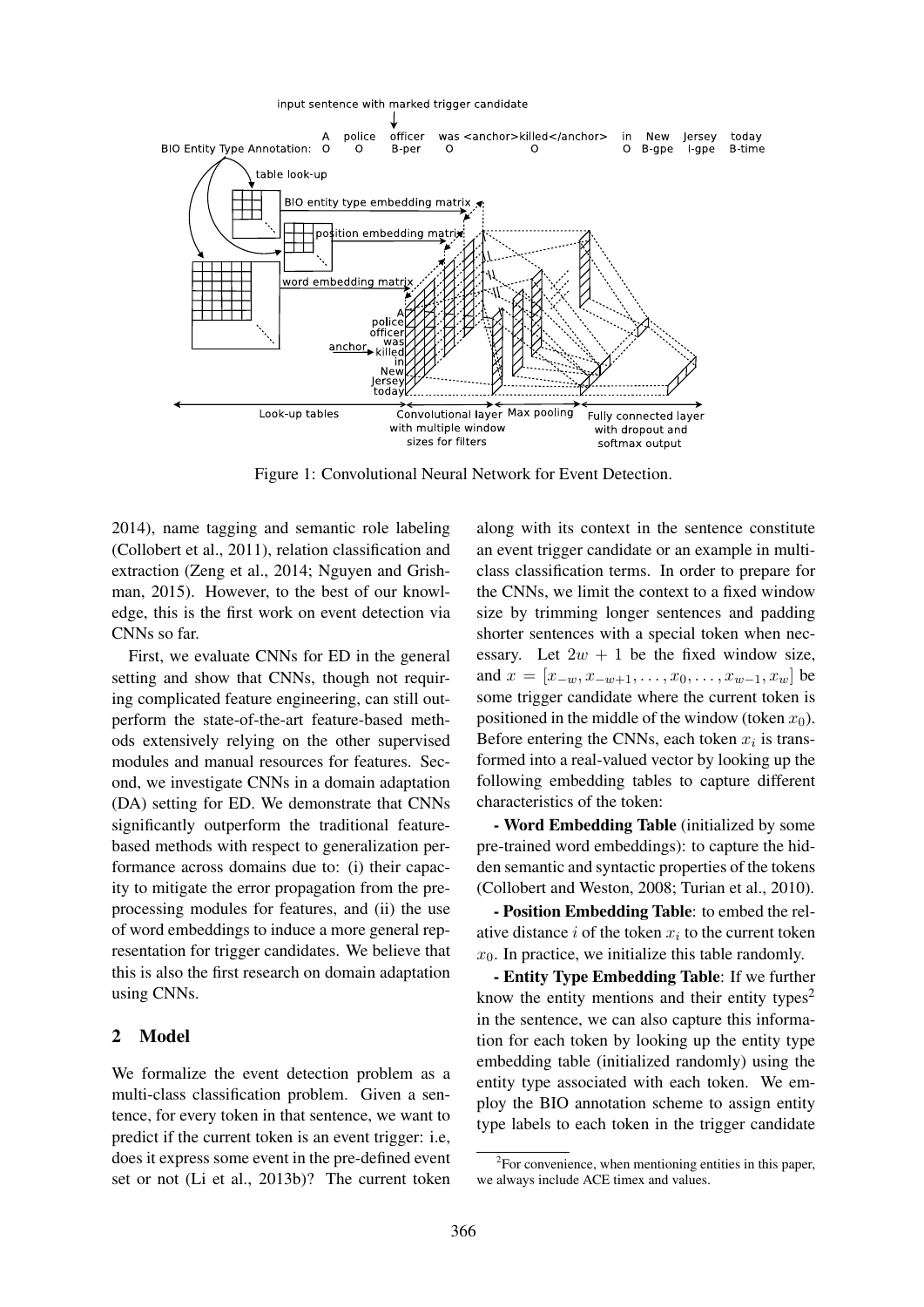using the heads of the entity mentions.

For each token  $x_i$ , the vectors obtained from the three look-ups above are concatenated into a single vector  $x_i$  to represent the token. As a result, the original event trigger  $x$  is transformed into a matrix  $\mathbf{x} = [\mathbf{x}_{-w}, \mathbf{x}_{-w+1}, \dots, \mathbf{x}_0, \dots, \mathbf{x}_{w-1}, \mathbf{x}_w]$ of size  $m_t \times (2w + 1)$  ( $m_t$  is the dimensionality of the concatenated vectors of the tokens).

The matrix representation  $x$  is then passed through a convolution layer, a max pooling layer and a softmax at the end to perform classification (like (Kim, 2014; Kalchbrenner et al., 2014)). In the convolution layer, we have a set of feature maps (filters)  $\{f_1, f_2, \ldots, f_n\}$  for the convolution operation. Each feature map  $f_i$  corresponds to some window size  $k$  and can be essentially seen as a weight matrix of size  $m_t \times k$ . Figure 1 illustrates the proposed CNN.

The gradients are computed using backpropagation; regularization is implemented by a dropout (Kim, 2014; Hinton et al., 2012), and training is done via stochastic gradient descent with shuffled mini-batches and the AdaDelta update rule (Zeiler, 2012; Kim, 2014). During the training, we also optimize the weights of the three embedding tables at the same time to reach an effective state (Kim, 2014).

## 3 Experiments

#### 3.1 Dataset, Hyperparameters and Resources

As the benefit of multiple window sizes in the convolution layer has been demonstrated in the previous work on sentence modeling (Kalchbrenner et al., 2014; Kim, 2014), in the experiments below, we use window sizes in the set  $\{2, 3, 4, 5\}$  to generate feature maps. We utilize 150 feature maps for each window size in this set. The window size for triggers is set to 31 while the dimensionality of the position embeddings and entity type embeddings is  $50<sup>3</sup>$ . We inherit the values for the other parameters from Kim (2014), i.e, the dropout rate  $\rho = 0.5$ , the mini-batch size = 50, the hyperparameter for the  $l_2$  norms = 3. Finally, we employ the pre-trained word embeddings word2vec with 300 dimensions from Mikolov et al. (2013) for initialization.

We evaluate the presented CNN over the ACE 2005 corpus. For comparison purposes, we utilize the same test set with 40 newswire articles

(672 sentences), the same development set with 30 other documents (836 sentences) and the same training set with the remaning 529 documents (14,849 sentences) as the previous studies on this dataset (Ji and Grishman, 2008; Liao and Grishman, 2010; Li et al., 2013b). The ACE 2005 corpus has 33 event subtypes that, along with one class "*None*" for the non-trigger tokens, constitutes a 34-class classification problem.

In order to evaluate the effectiveness of the position embeddings and the entity type embeddings, Table 1 reports the performance of the proposed CNN on the development set when these embeddings are either included or excluded from the systems. With the large margins of performance, it is very clear from the table that the position embeddings are crucial while the entity embeddings are also very useful for CNNs on ED.

| <b>Systems</b> |              |      | F    |      |  |
|----------------|--------------|------|------|------|--|
| -Entity Types  | -Position    | 16.8 | 12.0 | 14.0 |  |
|                | $+Position$  | 75.0 | 63.0 | 68.5 |  |
| +Entity Types  | -Position    | 17.0 | 15.0 | 15.9 |  |
|                | $+$ Position | 75.6 | 66.4 | 70.7 |  |

Table 1: Performance on the Development Set.

For the experiments below, we examine the CNNs in two scenarios: excluding the entity type embeddings (CNN1) and including the entity type embeddings (CNN2). We always use position embeddings in these two scenarios.

#### 3.2 Performance Comparison

The state-of-the-art systems for event detection on the ACE 2005 dataset have followed the traditional feature-based approach with rich hand-designed feature sets, and statistical classifiers such as Max-Ent and perceptron for structured prediction in a joint architecture (Hong et al., 2011; Li et al., 2013b). In this section, we compare the proposed CNNs with these state-of-the-art systems on the blind test set. Table 2 presents the overall performance of the systems with gold-standard entity mention and type information<sup>4</sup>.

As we can see from the table, considering the systems that only use sentence level information, CNN1 significantly outperforms the MaxEnt classifier as well as the joint beam search with local features from Li et al. (2013b) (an improvement of 1.6% in F1 score), and performs comparably

<sup>&</sup>lt;sup>3</sup>These values are chosen for their best performance on the development data.

<sup>4</sup>Entity mentions and types are used to introduce more features into the systems.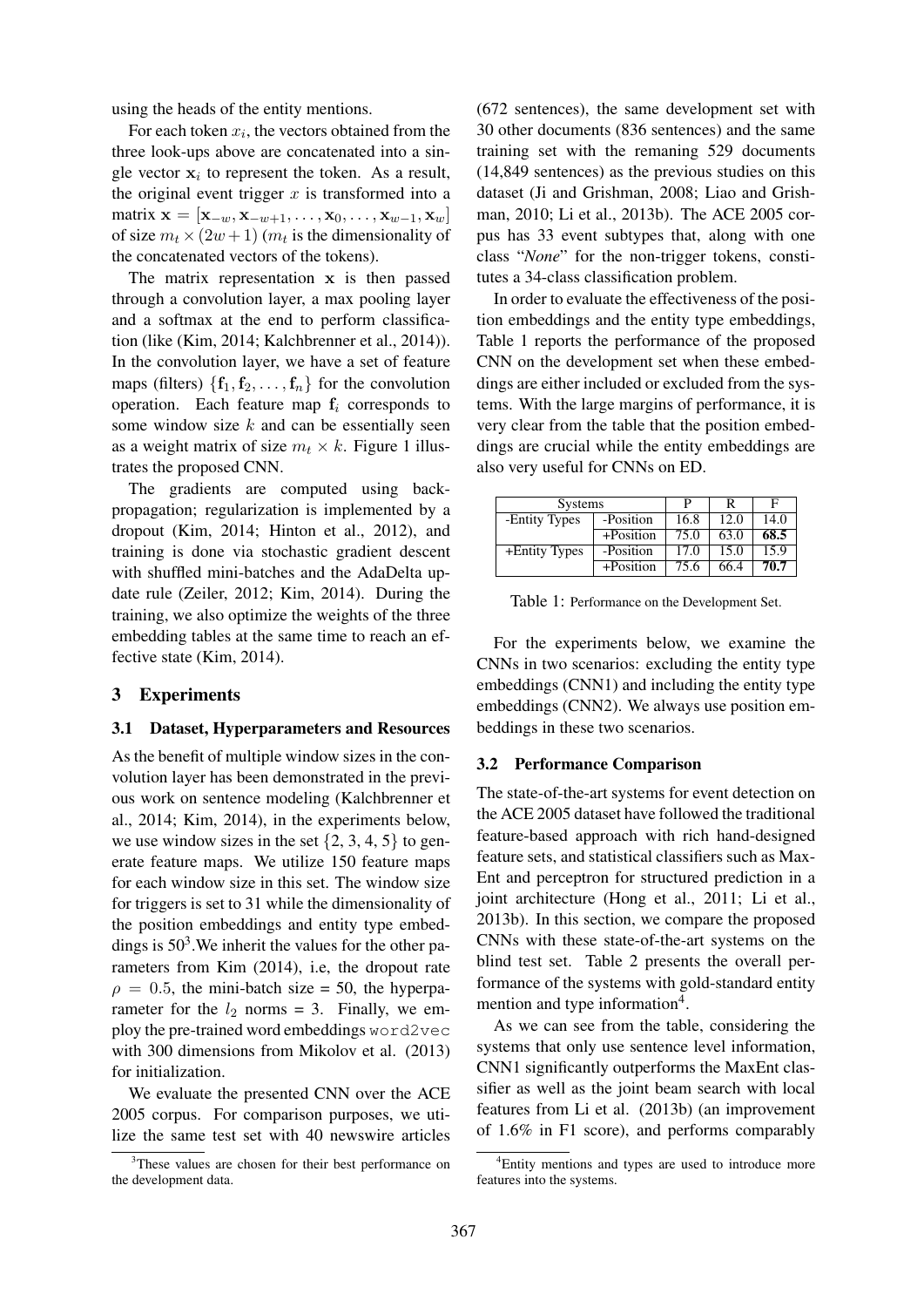| Methods                                                                     | P    | R    | F    |
|-----------------------------------------------------------------------------|------|------|------|
| Sentence-level in Hong et al<br>(2011)                                      | 67.6 | 53.5 | 59.7 |
| MaxEnt with local features in<br>Li et al. (2013b)                          | 74.5 | 59.1 | 65.9 |
| Joint beam search with local<br>features in Li et al. (2013b)               | 73.7 | 59.3 | 65.7 |
| Joint beam search with local<br>and global features in Li et al.<br>(2013b) | 73.7 | 62.3 | 67.5 |
| Cross-entity in Hong et al.<br>$(2011)$ †                                   | 72.9 | 64.3 | 68.3 |
| CNN1: CNN without any<br>external features                                  | 71.9 | 63.8 | 67.6 |
| CNN2: CNN augmented with<br>entity types                                    | 71.8 | 66.4 | 69.0 |

Table 2: Performance with Gold-Standard Entity Mentions and Types. † beyond sentence level.

with the joint beam search approach using both local and global features (Li et al., 2013b). This is remarkable since CNN1 does not require any external features<sup>5</sup>, in contrast to the other featurebased systems that extensively rely on such external features to perform well. More interestingly, when the entity type information is incorporated into CNN1, we obtain CNN2 that still only needs sentence level information but achieves the stateof-the-art performance for this task (an improvement of 1.5% over the best system with only sentence level information (Li et al., 2013b)).

Except for CNN1, all the systems reported in Table 2 employ the gold-standard (perfect) entities mentions and types from manual annotation which might not be available in reality. Table 3 compares the performance of CNN1 and the feature-based systems in a more realistic setting, where entity mentions and types are acquired from an automatic high-performing name tagger and information extraction system (Li et al., 2013b). Note that CNN1 is eligible for this comparison as it does not utilize any external features, thus avoiding usage of the name tagger and the information extraction system to identify entity mentions and types.

#### 3.3 Domain Adaptation Experiment

In this section, we aim to further compare the proposed CNNs with the feature-based systems under the domain adaptation setting for event detection.

The ultimate goal of domain adaptation research is to develop techniques taking training

| Methods                                                                  |      |  |  |
|--------------------------------------------------------------------------|------|--|--|
| Sentence level in Ji and Grishman (2008)                                 |      |  |  |
| MaxEnt with local features in Li et al. (2013b)                          | 64.7 |  |  |
| Joint beam search with local features in Li et<br>al. (2013b)            | 63.7 |  |  |
| Joint beam search with local and global<br>features in Li et al. (2013b) |      |  |  |
| CNN1: CNN without any external features                                  |      |  |  |

Table 3: Performance with Predicted Entity Mentions and Types.

data in some *source domain* and learning models that can work well on *target domains*. The target domains are supposed to be so dissimilar from the source domain that the learning techniques would suffer from a significant performance loss when trained on the source domain and applied to the target domains. To make it clear, we address the unsupervised DA problem in this section, i.e no training data in the target domains (Blitzer et al., 2006; Plank and Moschitti, 2013). The fundamental reason for the performance loss of the featurebased systems on the target domains is twofold:

(i) The behavioral changes of features across domains: As domains differ, some features might be informative in the source domain but become less relevant in the target domains and vice versa.

(ii) The propagated errors of the pre-processing toolkits for lower-level tasks (POS tagging, name tagging, parsing etc) to extract features: These pre-processing toolkits are also known to degrade when shifted to target domains (Blitzer et al., 2006; Daumé III, 2007; McClosky et al., 2010), introducing noisy features into the systems for higher-level tasks in the target domains and eventually impairing the performance of these higherlevel systems on the target domains.

For ED, we postulate that CNNs are more useful than the feature-based approach for DA for two reasons. First, rather than relying on the symbolic and concrete forms (i.e words, types etc) to construct features as the traditional feature-based systems (Ji and Grishman, 2008; Li et al., 2013b) do, CNNs automatically induce their features from word embeddings, the general distributed representation of words that is shared across domains. This helps CNNs mitigate the lexical sparsity, learn more general and effective feature representation for trigger candidates, and thus bridge the gap between domains. Second, as CNNs minimize the reliance on the supervised pre-processing toolkits for features, they can alleviate the error

<sup>&</sup>lt;sup>5</sup>External features are the features generated from the supervised NLP modules and manual resources such as parsers, name tagger, entity mention extractors (either automatic or manual), gazetteers etc.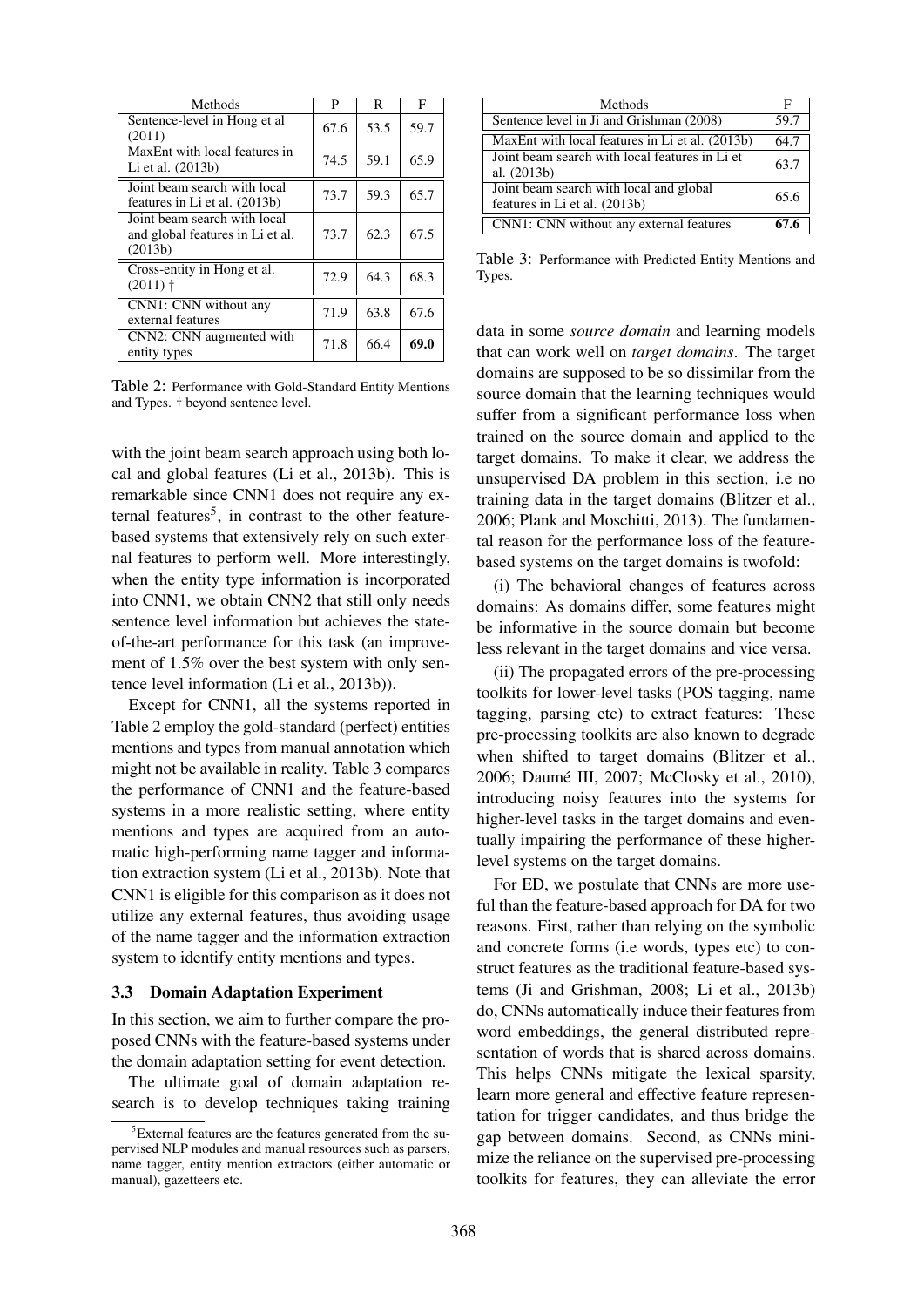| System                                 | $In-domain(bn+nw)$ |      | bc   |                | cts  |                   |      | wl   |         |      |      |      |
|----------------------------------------|--------------------|------|------|----------------|------|-------------------|------|------|---------|------|------|------|
|                                        |                    |      |      | D              |      | F                 |      |      |         |      |      | F    |
| MaxEnt                                 | 74.5               | 59.4 | 66.0 | 70.1           | 54.5 | 61.3              | 66.4 | 49.9 | 56.9    | 59.4 | 34.9 | 43.9 |
| Joint beam search in Li et al. (2013b) |                    |      |      |                |      |                   |      |      |         |      |      |      |
| Joint+Local                            | 73.5               | 62.7 | 67.7 | 70.3           | 57.2 | 63.1              | 64.9 | 50.8 | 57.0    | 59.5 | 38.4 | 46.7 |
| Joint+Local+Global                     | 72.9               | 63.2 | 67.7 | 68.8           | 57.5 | 62.6              | 64.5 | 52.3 | 57.7    | 56.4 | 38.5 | 45.7 |
| CNN1                                   | 70.9               | 64.0 | 67.3 | $^{\prime}1.0$ | 61.9 | 66.1 <sup>+</sup> | 64.0 | 55.0 | 59.1    | 53.2 | 38.4 | 44.6 |
| CNN <sub>2</sub>                       | 69.2               | 67.0 | 68.0 | 70.2           | 65.2 | $67.6\dagger$     | 68.3 | 58.2 | $62.8+$ | 54.8 | 42.0 | 47.5 |

Table 4: In-domain (first column) and Out-of-domain Performance (columns two to four). Cells marked with †designate CNN models that significantly outperform ( $p < 0.05$ ) all the reported feature-based methods on the specified domain.

propagation and be more robust to domain shifts.

#### 3.3.1 Dataset

We also do the experiments in this part over the ACE 2005 dataset but focus more on the difference between domains. The ACE 2005 corpus comes with 6 different domains: broadcast conversation (bc), broadcast news (bn), telephone conversation (cts), newswire (nw), usenet (un) and webblogs (wl). Following the common practice of domain adaptation research on this dataset (Plank and Moschitti, 2013; Nguyen and Grishman, 2014), we use news (the union of bn and nw) as the source domain and bc, cts, wl as three different target domains. We take half of bc as the development set and use the remaining data for testing. We note that the distribution of event subtypes and the vocabularies of the source and target domains are quite different (Plank and Moschitti, 2013).

#### 3.3.2 Domain Adaptation Results

Table 4 presents the performance of five systems: the MaxEnt classifier with the local features from Li et al. (2013b) (called *MaxEnt*); the state-of-theart joint beam search systems with: (i) only local features (called *Joint+Local*); and (ii) both local and global features (called *Joint+Local+Global*) in Li et al. (2013b) (the baseline systems); CNN1 and CNN2 via 5-fold cross validation. For each system, we train a model on the training set of the source domain and report the performance of this model on the test set of the source domain (indomain performance) as well as the performance of the model on the three target domains bc, cts and wl (out-of-domain performance)<sup>6</sup>.

The main conclusions from the table include: (i) The baseline systems *MaxEnt*, *Joint+Local*, *Joint+Local+Global* achieve high performance on the source domain, but degrade dramatically on the target domains due to the domain shifts. (ii) Comparing CNN1 and the baseline systems, we see that CNN1 performs comparably with the baseline systems on the source domain (in-domain performance) (as expected), substantially outperform the baseline systems on two of the three target domains (i.e, bc and cts), and is only less effective than the joint beam search approach on the wl domain; (iii) Finally and most importantly, we consistently achieve the best adaptation performance across all the target domains with CNN2 by only introducing entity type information into CNN1. In fact, CNN2 significantly outperforms the feature-based systems with  $p < 0.05$  and large margins of about 5.0% on the domains bc and cts, clearly confirming our argument in Section 3.3 and testifying to the benefits of CNNs on DA for ED.

## 4 Conclusion

We present a CNN for event detection that automatically learns effective feature representations from pre-trained word embeddings, position embeddings as well as entity type embeddings and reduces the error propagation. We conducted experiments to compare the proposed CNN with the state-of-the-art feature-based systems in both the general setting and the domain adaptation setting. The experimental results demonstrate the effectiveness as well as the robustness across domains of the CNN. In the future, our plans include: (i) to explore the joint approaches for event extraction with CNNs; (ii) and to investigate other neural network architectures for information extraction.

#### Acknowledgments

We would like to thank Qi Li for providing the performance of the feature-based systems on the domain adaptation experiments. Thank you to Yifan He, Kai Cao, and Xiang Li for useful discussions on the task as well as the anonymous reviewers for their valuable feedback.

<sup>6</sup>The performance of the feature-based systems *MaxEnt*, *Joint+Local* and *Joint+Local+Global* are obtained from the actual systems in Li et al. (2013b).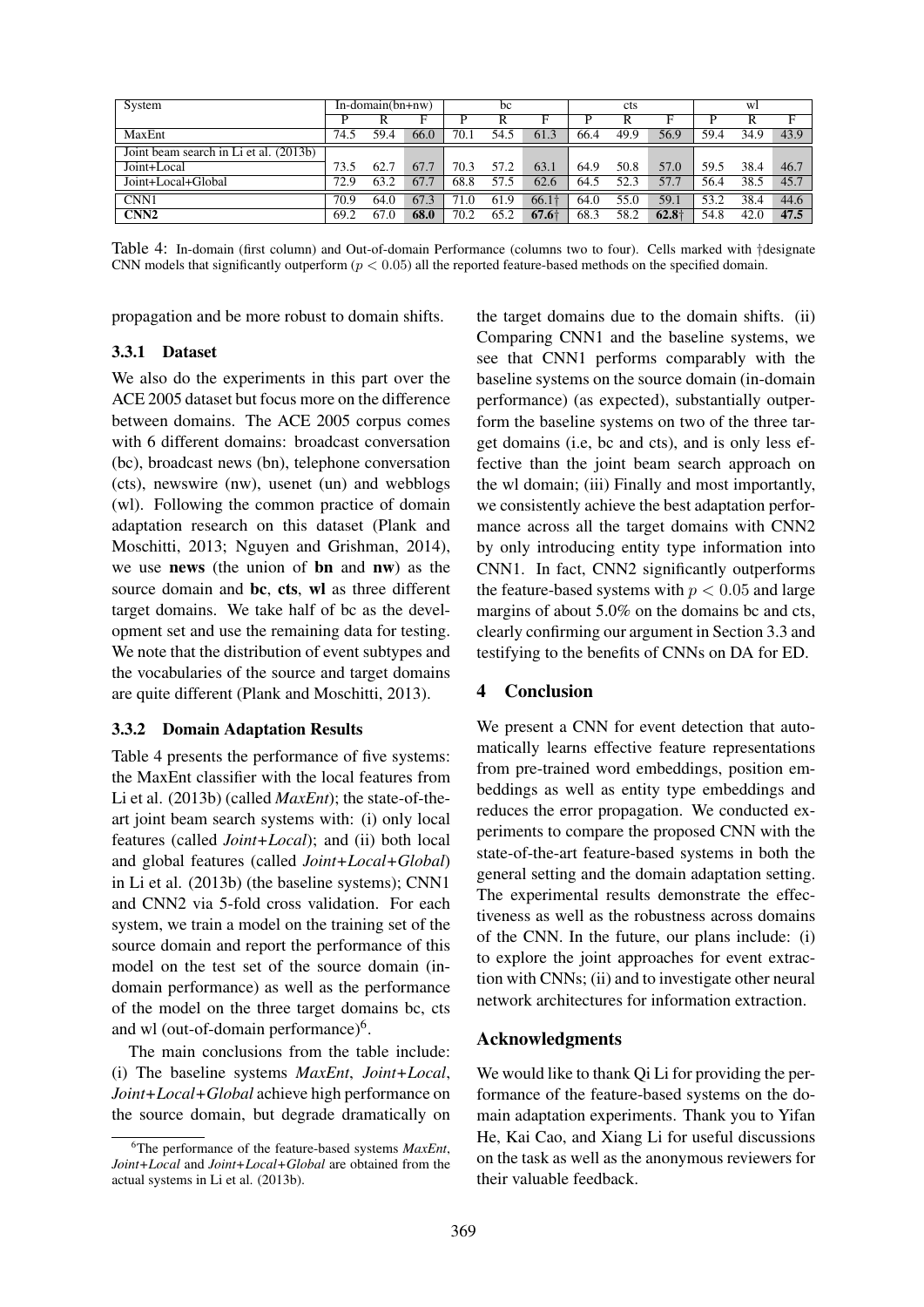#### References

- John Blitzer, Ryan McDonald, and Fernando Pereira. 2006. *Domain Adaptation with Structural Correspondence Learning*. In Proceedings of EMNLP.
- Ronan Collobert and Jason Weston. 2008. *A Unified Architecture for Natural Language Processing: Deep Neural Networks with Multitask Learning*. In Proceedings of ICML.
- Ronan Collobert, Jason Weston, Léon Bottou, Michael Karlen, Koray Kavukcuoglu and Pavel Kuksa. 2011. *Natural Language Processing (Almost) from Scratch*. Journal of Machine Learning Research 12:24932537.
- Hal Daumé III. 2007. Frustratingly Easy Domain *Adaptation*. In Proceedings of ACL.
- Prashant Gupta and Heng Ji. 2009. *Predicting Unknown Time Arguments Based on Cross-Event Propagation*. In Proceedings of ACL-IJCNLP.
- Geoffrey E. Hinton, Nitish Srivastava, Alex Krizhevsky, Ilya Sutskever, and Ruslan Salakhutdinov. 2012. *Improving Neural Networks by Preventing Co-Adaptation of Feature Detectors*. CoRR, abs/1207.0580.
- Yu Hong, Jianfeng Zhang, Bin Ma, Jian-Min Yao, Guodong Zhou, and Qiaoming Zhu. 2011. *Using Cross-entity Inference to Improve Event Extraction*. In Proceedings of ACL.
- Baotian Hu, Zhengdong Lu, Hang Li, Qingcai Chen. 2014. *Convolutional Neural Network Architectures for Matching Natural Language Sentences*. In Proceedings of NIPS.
- Ruihong Huang and Ellen Riloff. 2012. *Modeling Textual Cohesion for Event Extraction*. In Proceedings of AAAI.
- Heng Ji and Ralph Grishman. 2008. *Refining Event Extraction through Cross-Document Inference*. In Proceedings of ACL.
- Nal Kalchbrenner, Edward Grefenstette and Phil Blunsom. 2014. *A Convolutional Neural Network for Modeling Sentences*. In Proceedings of ACL.
- Yoon Kim. 2014. *Convolutional Neural Networks for Sentence Classification*. In Proceedings of EMNLP.
- Yann LeCun, Léon Bottou, Yoshua Bengio and Patrick Haffner. 1988. *Gradient-based Learning Applied to Document Recognition*. In Proceedings of the IEEE, 86(11):22782324.
- Peifeng Li, Qiaoming Zhu, and Guodong Zhou. 2013a. *Argument Inference from Relevant Event Mentions in Chinese Argument Extraction*. In Proceedings of ACL.
- Qi Li, Heng Ji, and Liang Huang. 2013b. *Joint Event Extraction via Structured Prediction with Global Features*. In Proceedings of ACL.
- Shasha Liao and Ralph Grishman. 2010. *Using Document Level Cross-event Inference to Improve Event Extraction*. In Proceedings of ACL.
- Shasha Liao and Ralph Grishman. 2011. *Acquiring Topic Features to Improve Event Extraction: in Preselected and Balanced Collections*. In Proceedings RANLP.
- David McClosky, Eugene Charniak, and Mark Johnson. 2010. *Automatic Domain Adaptation for Parsing*. In Proceedings of HLT-NAACL.
- David McClosky, Mihai Surdeanu, and Chris Manning. 2011. *Event Extraction as Dependency Parsing*. In Proceedings of ACL-HLT.
- Tomas Mikolov, Ilya Sutskever, Kai Chen, Greg Corrado, and Jeffrey Dean. 2013. *Distributed Representations of Words and Phrases and their Compositionality*. In Proceedings of NIPS.
- Thien Huu Nguyen and Ralph Grishman. 2014. *Employing Word Representations and Regularization for Domain Adaptation of Relation Extraction*. In Proceedings of ACL.
- Thien Huu Nguyen and Ralph Grishman. 2015. *Relation Extraction: Perspective from Convolutional Neural Networks*. In Proceedings of the NAACL Workshop on Vector Space Modeling for NLP (VSM).
- Siddharth Patwardhan and Ellen Rilof. 2009. *A Unified Model of Phrasal and Sentential Evidence for Information Extraction*. In Proceedings of EMNLP.
- Barbara Plank and Alessandro Moschitti. 2013. *Embedding Semantic Similarity in Tree Kernels for Domain Adaptation of Relation Extraction*. In Proceedings of ACL.
- Sebastian Riedel and Andrew McCallum. 2011. *Fast and Robust Joint Models for Biomedical Event Extraction*. In Proceedings of EMNLP.
- Sebastian Riedel and Andrew McCallum. 2011. *Robust Biomedical Event Extraction with Dual Decomposition and Minimal Domain Adaptation*. In Proceedings of the BioNLP Shared Task 2011 Workshop.
- Yelong Shen, Xiaodong He, Jianfeng Gao, Li Deng and Grégoire Mesnil. 2014. Learning Semantic Repre*sentations Using Convolutional Neural Networks for Web Search*. In Proceedings of WWW.
- Joseph Turian, Lev Ratinov, and Yoshua Bengio. 2010. *Word Representations: A Simple and General Method for Semi-supervised Learning*. In Proceedings of ACL.
- Deepak Venugopal, Chen Chen, Vibhav Gogate and Vincent Ng. 2014. *Relieving the Computational Bottleneck: Joint Inference for Event Extraction with High-Dimensional Features*. In Proceedings of EMNLP.